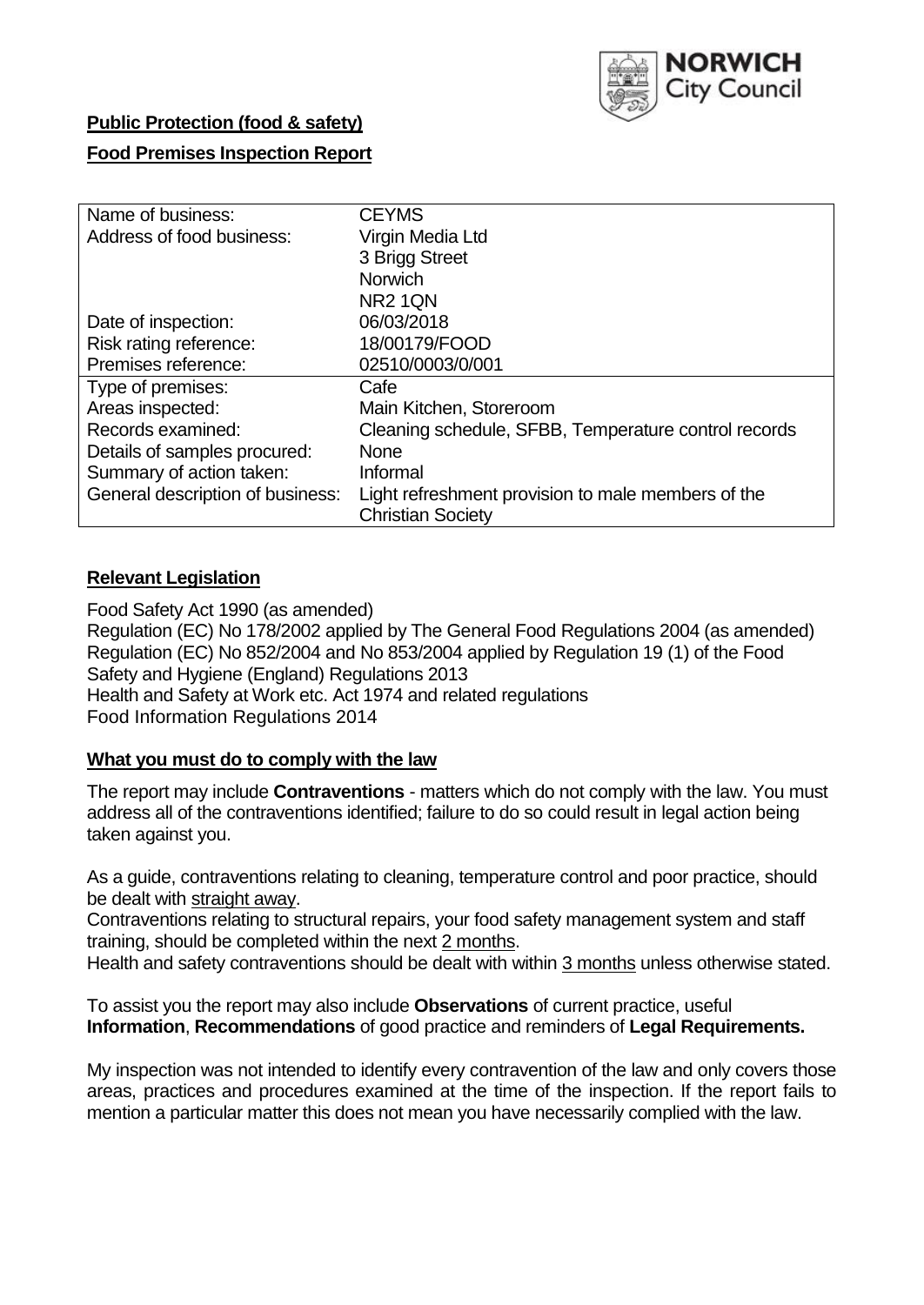# **FOOD SAFETY**

## **How we calculate your Food Hygiene Rating:**

The food safety section has been divided into the three areas which you are scored against for the hygiene rating: 1. food hygiene and safety procedures, 2. structural requirements and 3. confidence in management/control procedures. Each section begins with a summary of what was observed and the score you have been given. Details of how these scores combine to produce your overall food hygiene rating are shown in the table.

| <b>Compliance Area</b>                     |          |                  |           | <b>You Score</b> |                |    |           |    |                |  |  |
|--------------------------------------------|----------|------------------|-----------|------------------|----------------|----|-----------|----|----------------|--|--|
| Food Hygiene and Safety                    |          |                  |           | 0                | 5              | 10 | 15        | 20 | 25             |  |  |
| <b>Structure and Cleaning</b>              |          |                  |           | 0                | 5              | 10 | 15        | 20 | 25             |  |  |
| Confidence in management & control systems |          |                  | $\bf{0}$  | 5.               | 10             | 15 | 20        | 30 |                |  |  |
|                                            |          |                  |           |                  |                |    |           |    |                |  |  |
| <b>Your Total score</b>                    | $0 - 15$ | 20               | $25 - 30$ |                  | $35 - 40$      |    | $45 - 50$ |    | > 50           |  |  |
| <b>Your Worst score</b>                    | 5        | 10 <sup>10</sup> | 10        |                  | 15             |    | 20        |    | $\blacksquare$ |  |  |
|                                            |          |                  |           |                  |                |    |           |    |                |  |  |
| <b>Your Rating is</b>                      | 5        | $\overline{4}$   | 3         |                  | $\overline{2}$ |    |           |    | $\overline{0}$ |  |  |

Your Food Hygiene Rating is 5 - a very good standard



# **1. Food Hygiene and Safety**

Food Hygiene standards are excellent. You demonstrated full compliance with legal requirements. You have safe food handling practices and procedures and all the necessary control measures to prevent cross-contamination are in place. **(Score 0)**

**Observation -** Food management is well managed with relevant and appropriate checks in place and relevant records being kept.

## **2. Structure and Cleaning**

The structure facilities and standard of cleaning and maintenance are all excellent and you demonstrated full compliance with the law. There is evidence of effective pest control and procedures are in place to rectify any problems as they arise. There is good provision for waste disposal. **(Score 0)**

**Observation -** All found to be in good order at the time of visit with the appropriate detergents and sanitizers being used. Premises generally well maintained.

## **3. Confidence in Management**

A food safety management system is in place and you comply fully with the law. Hazards to food are understood properly controlled managed and reviewed. Your records are